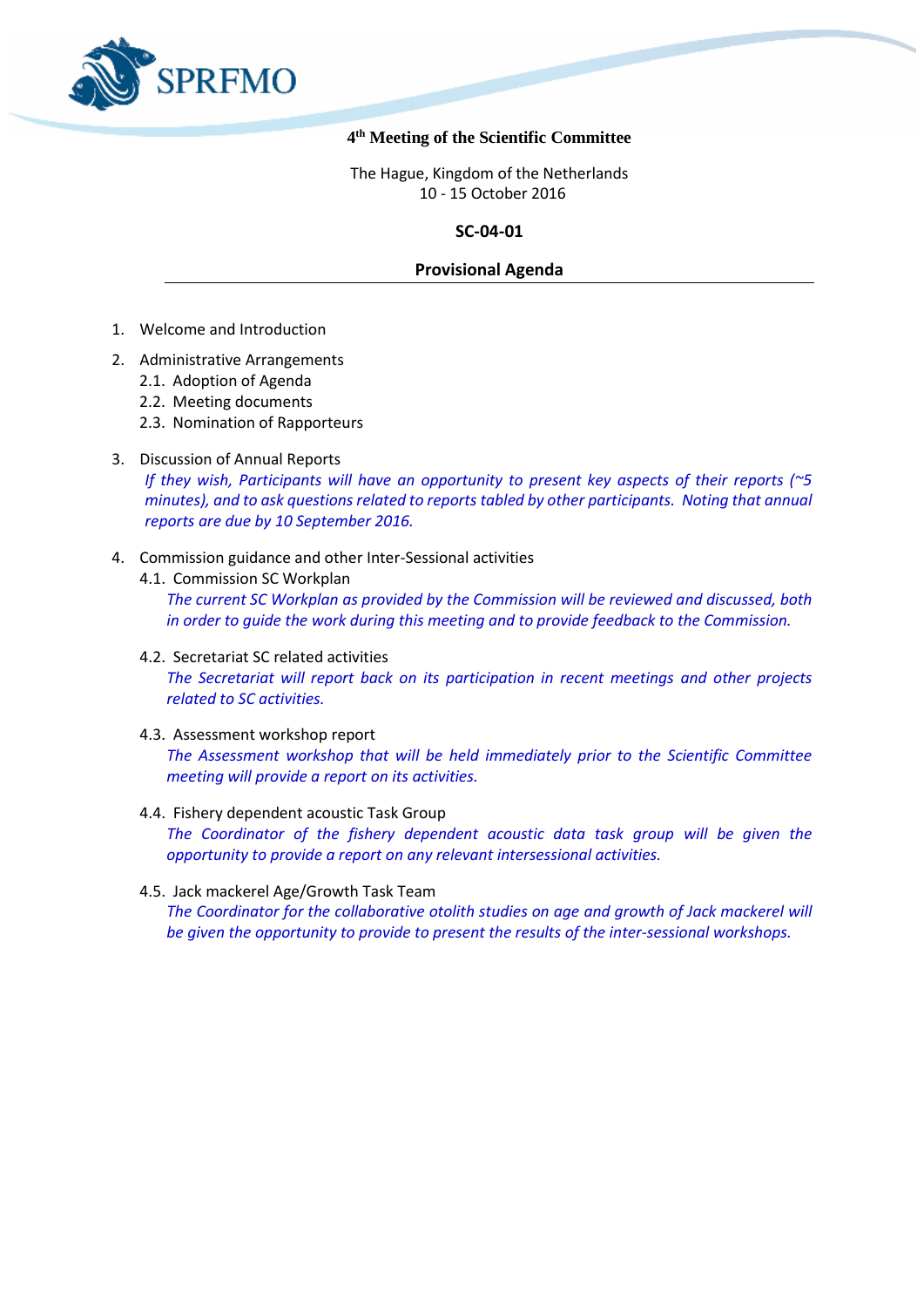- 5. Jack Mackerel Working Group
	- 5.1. Report on Inter-Sessional assessment/research by Participants *Participants will be invited to summarise the results of any inter-sessional Jack mackerel stock assessments or research that may have been completed.*
	- 5.2. Inter-Sessional Progress with the Jack Mackerel Stock Structure Research Programme *The SC will evaluate any new work on stock structure and note how various assumptions might cause the SC advice to differ, particularly with regard to TACs.*
	- 5.3. Jack Mackerel Stock Assessments Technical Session

*It is expected that the jack mackerel benchmark stock assessment will have been mostly completed during the Assessment workshop held immediately prior to the SC. This agenda item represents an opportunity to complete any additional work or outstanding tasks related to the Jack mackerel stock assessments.*

5.4. Other Jack Mackerel topics

*E.g., review any relevant research on biology, ecology, habitat dynamics, and environmental conditions.*

- 6. Deepwater Working Group
	- 6.1. Applications to fish outside the footprint or above reference period catch levels *Applications for assessment are due 60 days in advance of the meeting. NZ will likely provide an update on the current exploratory TOA fishery.*
	- 6.2. Inter-Sessional assessments of Deepwater species *Members will update the SC regarding progress achieved.*
	- 6.3. SPRFMO Deepwater stock assessments *The SC will document progress on stock assessment methods for demersal species in the SPRFMO Area, particularly for orange roughy.*
	- 6.4. VME distribution and spatial management approaches in the Convention Area *Updates will be provided relating to intersessional work in this area that may provide the basis for additional recommendations to the Commission.*
	- 6.5. Other Deepwater topics

*If available, review relevant research on biology, ecology, habitat dynamics, and environmental conditions.*

7. Squid Assessment

*The SC will build on the work initiated at SC-03. Discussion should focus on the level of detail required for data reporting in order to facilitate effective stock assessment, the objective and how best to provide scientific advice to the Commission.*